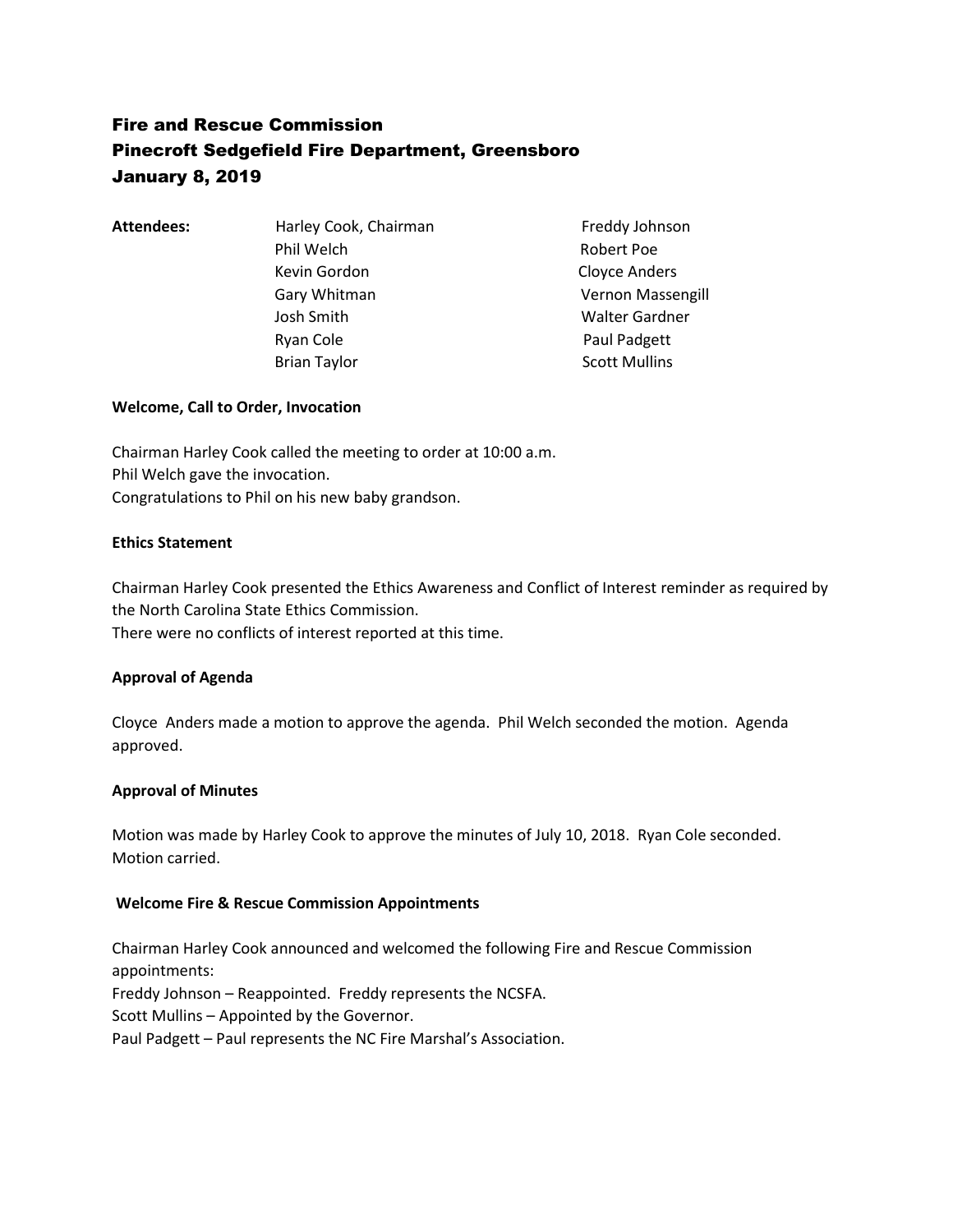CFI Position representing the NC Association of Fire Chiefs Nominees: Matt Davis Ryan Cole Matt Davis nominated by Freddy Johnson. Kevin Gordon seconded. Matt Davis nomination approved.

#### **Board Reports**

Certification Board Chairman Kevin Gordon delivered the report.

Winterville Fire Department was approved as a Delivery Agency.

The age of Live Fire participation being 18 was reiterated.

Removing testing for Fire Officer IIII discussed. Motion to require testing motioned by Freddy Johnson. Phil Welch seconded. Motion approved.

Two additional Proctors have been added for Delivery Agencies and is currently being implemented. Driver Operator Techs discussed.

Phil Welch motioned to approve agenda. Kevin Gordon seconded. Motion approved.

## **Volunteer Safety Worker's Compensation Board**

VSWCB Chair Cloyce Anders delivered the report. VSWCF has transitioned from Key Risk to York Services Group for Claims and Loss Reports however York has kept the same adjusters and managers. There has been no change in the budget this year. New definitions will be forthcoming that will encourage and allow departments to better reward their volunteers without changing their status. Updated York Contact Information has been attached.

#### **Certified Fire Investigator Board**

Chairman Freddy Johnson presented the report. There have been requests to teach FIT equivalent courses. A FIT equivalent ad hoc meeting has been set for February. There have been some changes to The program including automation in the certification process.

At the CFI meeting on January 2, 2019 there were twenty approved recertifications and seven approved initial certifications. Two certifications are currently pending approval.

#### **Old Business**

Rules Update presented by Tom Felling.

Outlined his December phone meeting with Amanda Reader and the General Council discussing statutory authorization pertaining to granting power to the Board to revoke, appoint, or suspend certifications.

By the next meeting Mr. Felling would like to have a draft proposing rules and statutes. Motion to take this to the State Legislator by Vernon Massengill and seconded by Cloyce Anders.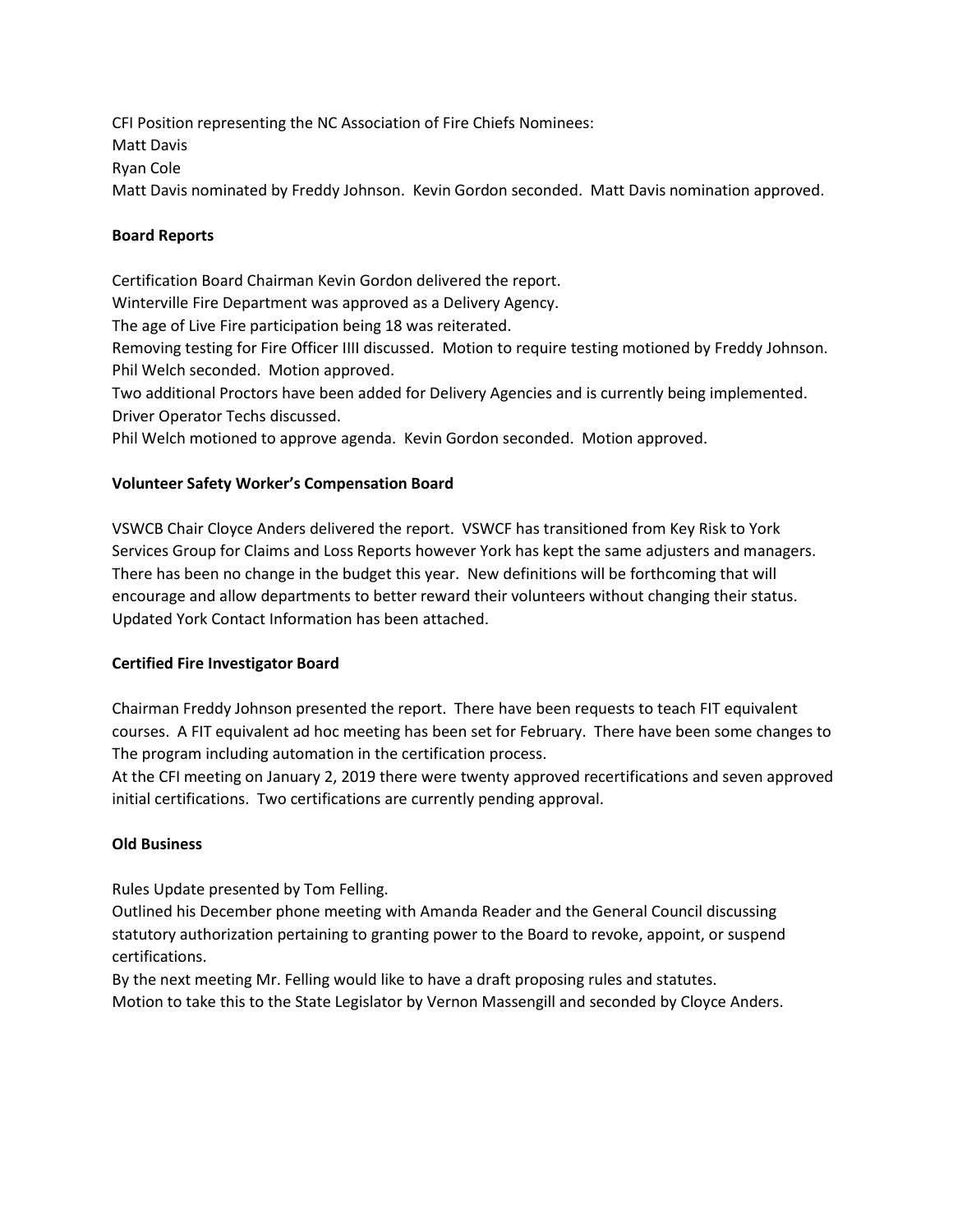#### **New Business**

Kevin Gordon discussed Live Burn Training participation and whether one may participate if under the age of 18 and how that relates to High Schools, Fire Departments, and Community Colleges.

High Schools cannot run TIMS, Hazmat Operations, or Fire Control. High Schools should have no Live Burns.

Brian Taylor added the differences between special events such as the Junior Firefighter Challenge and the difference between events such as those and delivery agency courses.

Phil Welch motioned that participants in any Live Burn that goes through the Commission must be 18 years of age. Motion shelved and remanded to Certification Board to set the definition of Live Fire. Ryan Cole seconded. Motion carried and shelved pending definition by Certification Board.

#### **Agency Reports**

#### **Department of Insurance**

Bryan Taylor reported that last year was the deadliest year in North Carolina with 133 deaths. There have been six deaths reported already this year. Departments must report fire deaths to the Office of State Fire Marshal within 48 hours.

Five more Fire Investigators are needed and OSFM is actively recruiting.

A statewide smoke alarm canvassing is being planned.

Brian is currently working with Dr. Michelle Osborne on "captive insurance" and affordable healthcare for non-profit and volunteer fire departments. The OSFM has also been working with and supporting the Peer Support Group. A new training center is open in Stanly County. We have been allotted \$100,000. for four burn containers. These will be used primarily for FIT training. Mike Williams presented Derrick Clouston's report.

OSFM Training division provided 361 courses last year, seven special schools, and 460 inspections. Kim Robertson has been hired as the Grants Supervisor. The Grants division was able to award a total of \$132,000. in rescue grants this past year.

Shannon Bullock presented the Injury Prevention report. She reported that the Fire and Life Safety Conference is at the end of February and the Safe Kids Conference is in May.

CPS technicians are now in every county but five in North Carolina. There is a total of 3189 certified CPS techs in the state which is the highest in the nation. Last year there were over eight thousand checked car seats reported and over eight thousand smoke alarms provided, including forty-nine hearing impaired smoke alarms. The first smoke alarm canvassing event is planned for June.

Operation Medicine Drop recorded fifty-two million pills incinerated. Injury Prevention had twelve media events, five government proclamations, twenty-three press releases and received eleven grants. There are now four regions instead of three. Jan Parker retired October 1, 2018.

Matt Thorpe presented on behalf of Kim Williams for the Fire and Rescue Commission.

The commission has two new staff members; Greg Palmer and Adam Blythe. The NFA weekend in November was a great success. Two hundred fifty-two students were able to attend as well as staff and we have been approved for thirty more next year.

Over one hundred Indoctrination classes were executed.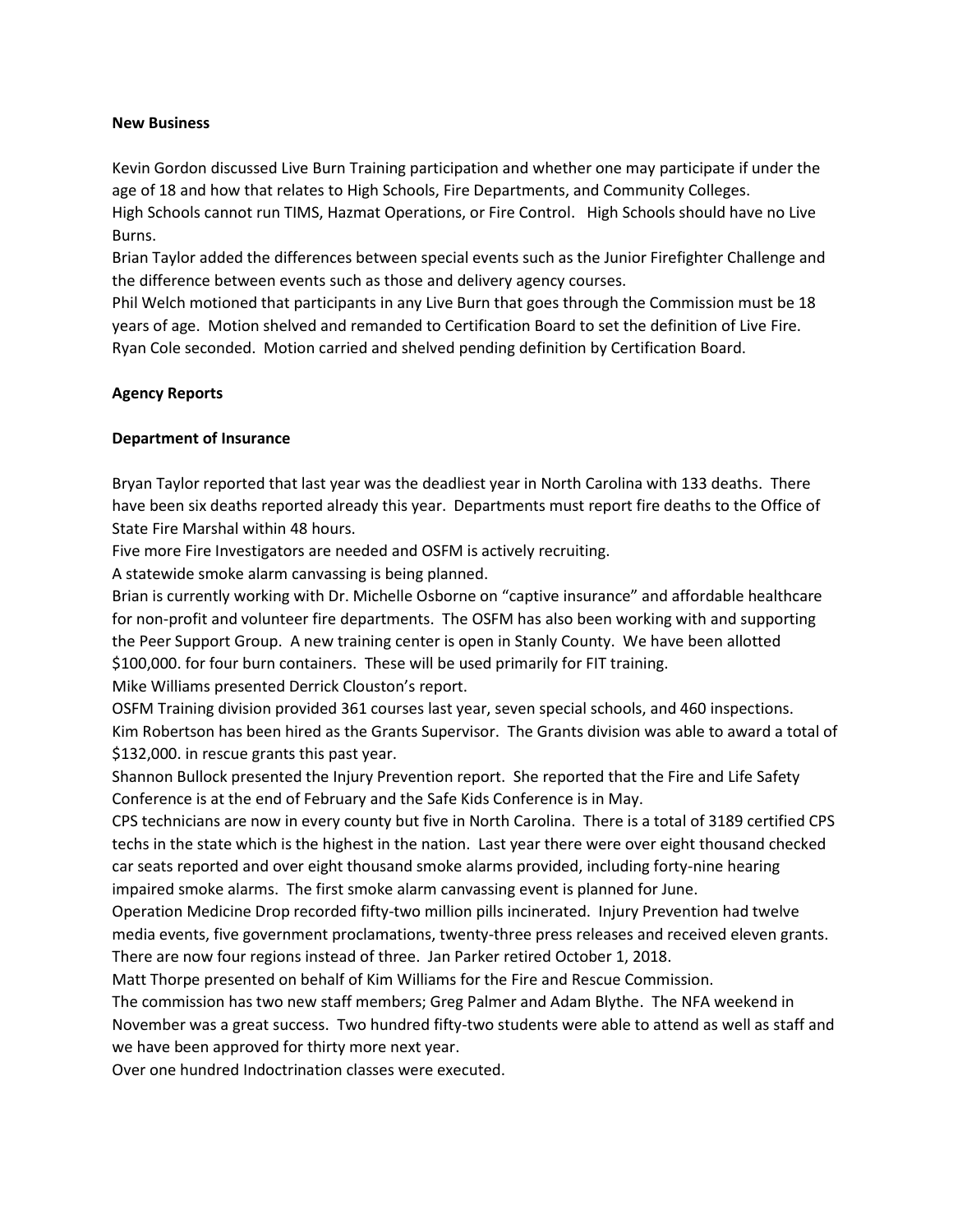### **NC State Firefighter's Association**

Tim Bradley presented the report. The NC State Firefighter's Association is hoping to be back in their former home by Spring of 2019. They have had 464 scholarship and grant requests totaling two million dollars. They are currently looking for a group health care program for non-profits. Tim discussed the Bailey Act and property tax exemptions for some fire service members as well as cancer benefits. There are new firework and building codes proposed that should be a future discussion. The SAFRE conference is set for August 21-24, 2019.

## **NC Association of Rescue and EMS**

Joel Faircloth reported that the next NCAREMS Directors meeting is in May. The annual conference is September 5-7 in Atlantic Beach. High Angle school at Stone Mountain Sate Park has been set for March 22-24. Report Attached.

## **NC Association of Fire Chiefs**

Ryan Cole spoke on behalf of Jake Whisnant. Ryan reported on Fire Prevention School's 60<sup>th</sup> anniversary. Executive Development will be in the Fall.

## **NC Department of Community Colleges**

Kenny Weatherington presented on behalf of Winfield Abee.

As costs continue to increase, the number one priority of the Community College system right now is funding. Gaston College partnered with OSFM for Breathing Equipment School, Cleveland Community College partnered with OSFM for Thermal Imaging School, and Sandhills Community College partnered with OSFM for the first Extrication School.

Sandhills CC annual Leadership Academy is scheduled for this Spring. Jimmy Hensley is retiring.

# **Division of Emergency Management**

Brain Baines spoke on behalf of Todd Brown.

Thirty-one states provided resources and assistance to North Carolina during Hurricane Florence. Funding for Emergency Services was 2.3 million dollars and funding for flood and response equipment and resources amounted to 1.9 million dollars.

#### **NC Society of Fire and Rescue Instructors**

No report given.

#### **Professional Firefighters and Paramedics of North Carolina**

No report given.